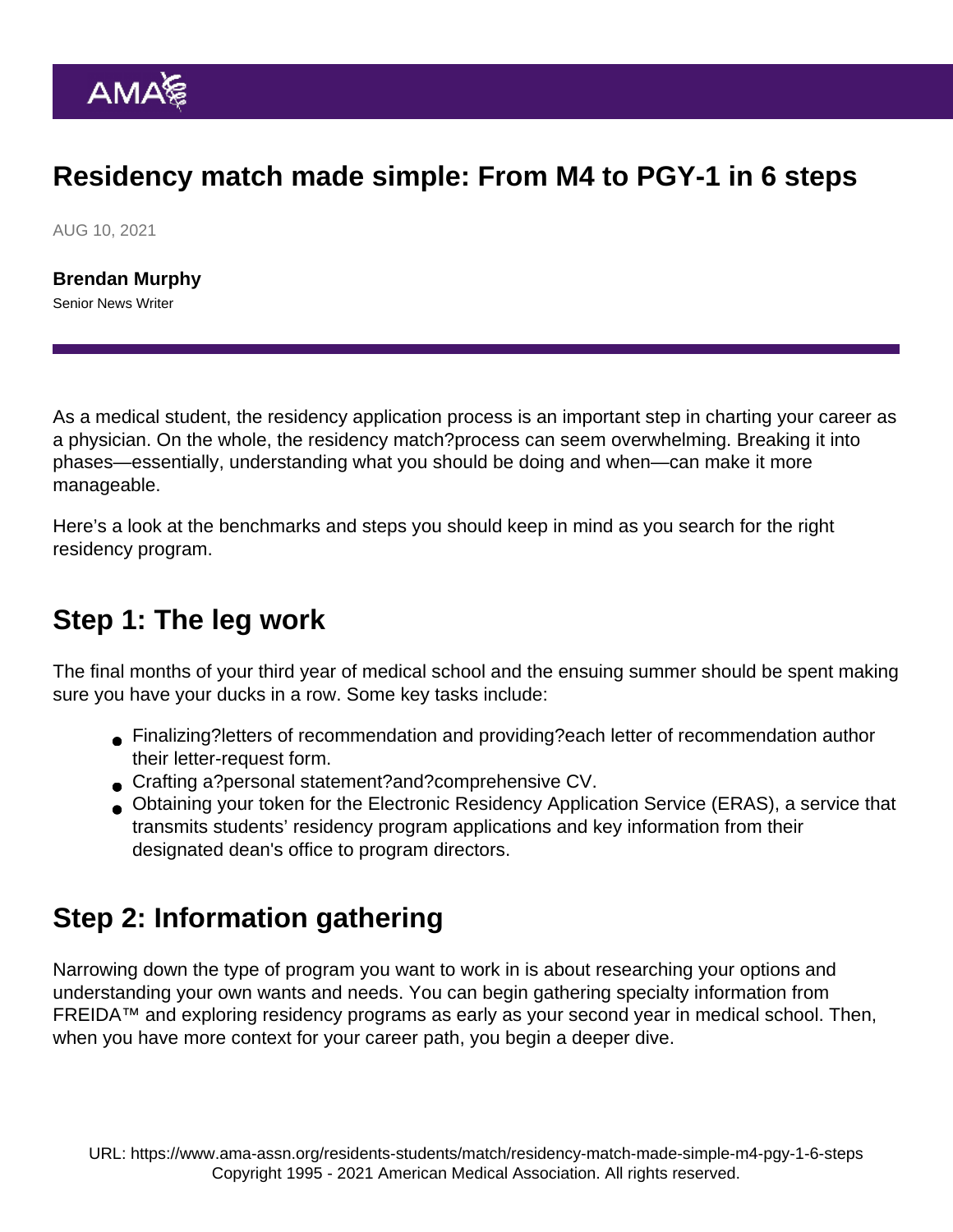[FREIDA](https://freida.ama-assn.org/),™ the AMA's comprehensive residency and fellowship database, captures more than 12,000 Accreditation Council for Graduate Medical Education (ACGME)-accredited residency and fellowship programs. Now with an enhanced design.

One major benefit of FREIDA is that it includes a personalized search experience, with more than 35 filters that allow users to sort programs by location (either list or map view), program type, application information, demographics, benefits, osteopathic recognition, special tracks and more. Users can personalize and Access unlimited program views, save favorite custom searches. and nickname your favorites to re-use with a free AMA account.

AMA members can do even more—save programs, take notes, rate and download programs with an easy-to-use dashboard. Compare and analyze program attributes with a side-by-side tool. Calculate and prepare for residency application expenses with FREIDA's easy to use Residency Calculator. , compare

### Step 3: Begin the application/match process

Med students can start applying to programs accredited by ACGME in early September through ERAS. Around that time, students should also register for the National Resident Matching Program (NRMP) Main Residency Match. Students interested in the[?Couples Match](https://www.ama-assn.org/residents-students/match/perfecting-it-pair-do-s-and-don-ts-couples-match) apply as part of a supplemental process. The?San Francisco Match or the urology match open in June for applications.

### Step 4: Interviewing

Interview invitations typically start coming in early October, but they can arrive well into November. If you have fewer than 10 invitations by the final days of October, the Association of American Medical Colleges recommends contacting an adviser at your institution to discuss your options. It's still possible some or all interviews this cycle will be virtual.

When you do have an interview, be sure to be ready to?[ask questions.](https://www.ama-assn.org/residents-students/residency/top-questions-ask-during-your-residency-program-interviews) Don't forget to send thank-you notes or e-mails following each interview.

# Step 5: Ranking

The interview process should give you some idea how you fit at each program. Deciding where you could see yourself is very individualized, but there are some [common themes.](https://www.ama-assn.org/residents-students/residency/which-factors-do-applicants-weigh-most-when-picking-residency-programs) The NRMP's match